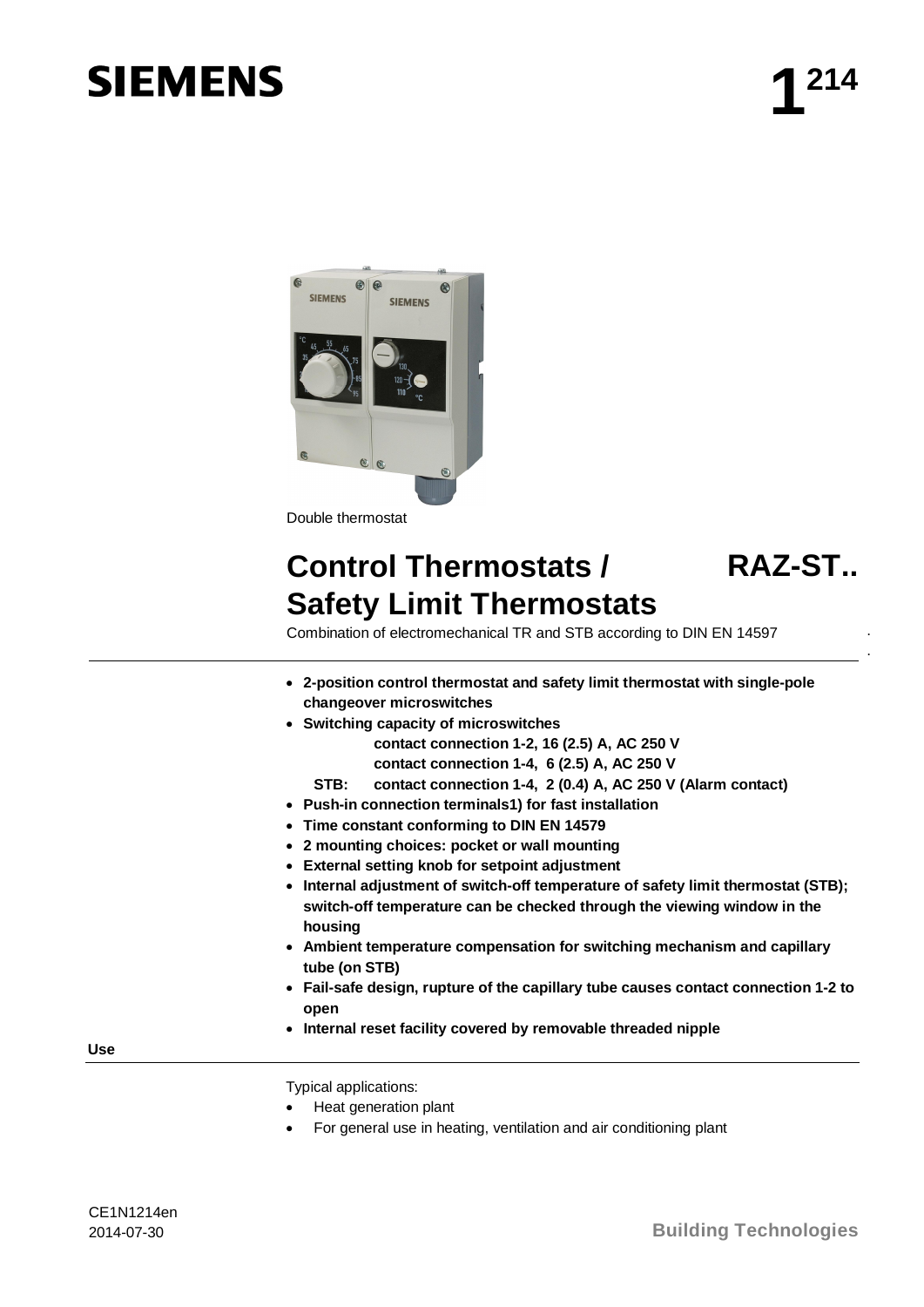When the adjustable setpoint of the control thermostat RAZ-TR is reached on rising temperature, contact connection 1-2 changes over to contact connection 1-4. When the temperature of the medium falls by the value of the switching differential, the RAZ-TR reverts to contact connection 1-2.

When the switch-off temperature of the safety limit thermostat TR-STB is reached, contact connection 1-2 changes over to contact connection 1-4 (alarm) and the RAZ-STB remains tripped in this position. When the temperature of the medium falls by the value of the switching differential, the thermostat must be manually reset after removal of the threaded nipple.

Should the expansion liquid escape through a leak in the sensing system of the safety limit thermostat RAZ-STB, the pressure in the diaphragm drops, causing the contact connection to mechanically 1-2 off.

#### **Type summary**

| Product number | Stock number | Control and<br>switch-off temperature<br>range | Capillary<br>tube<br>length | Scope of delivery                              |
|----------------|--------------|------------------------------------------------|-----------------------------|------------------------------------------------|
| RAZ-ST.011FP-J | S55700-P136  | (TR) $1595$ °C<br>(STB) 100 °C                 |                             | Double pocket for 2<br>sensing elements, 100mm |
| RAZ-ST.030FP-J | S55700-P137  | (TR) $1595$ °C<br>(STB) 110 °C                 |                             | length,<br>ALT-DB100J, brass nickel-           |
| RAZ-ST.1500P-J | S55700-P138  | $(TR)$ 1595 °C<br>(STB) 110130 °C              | 700 mm                      | plated, PN10),<br>cable gland M20 x 1.5 mm     |
| RAZ-ST.1510P-J | S55700-P139  | $(TR)$ 1595 °C<br>(STB) 90110 °C               |                             | Mounting instructions                          |

If the accessories required are not those included in the standard set, they can be ordered separately according to the type reference given in data sheets N1193 and N1194 (pockets). **Accessories** 

Double pocket (ALT-DB..J) with the ending "J" fits to this RAZ units only.  $\triangle$  Important

When ordering, please give type reference according to "Type summary" (standard set). **Ordering** 

#### **Mechanical design**

The base of the thermostat is made of PA (reinforced) and is designed for protection pocket and wall mounting; the electromechanical control thermostat (TR) and the safety limit thermostat (STB) use 2 separate capillary type sensing elements. The cover is accommodates the setpoint setting knob, the viewing window and the removable threaded nipple for resetting the safety limit thermostat. The cable entry gland is M20 x 1.5 mm. **Housing** 

 $2/6$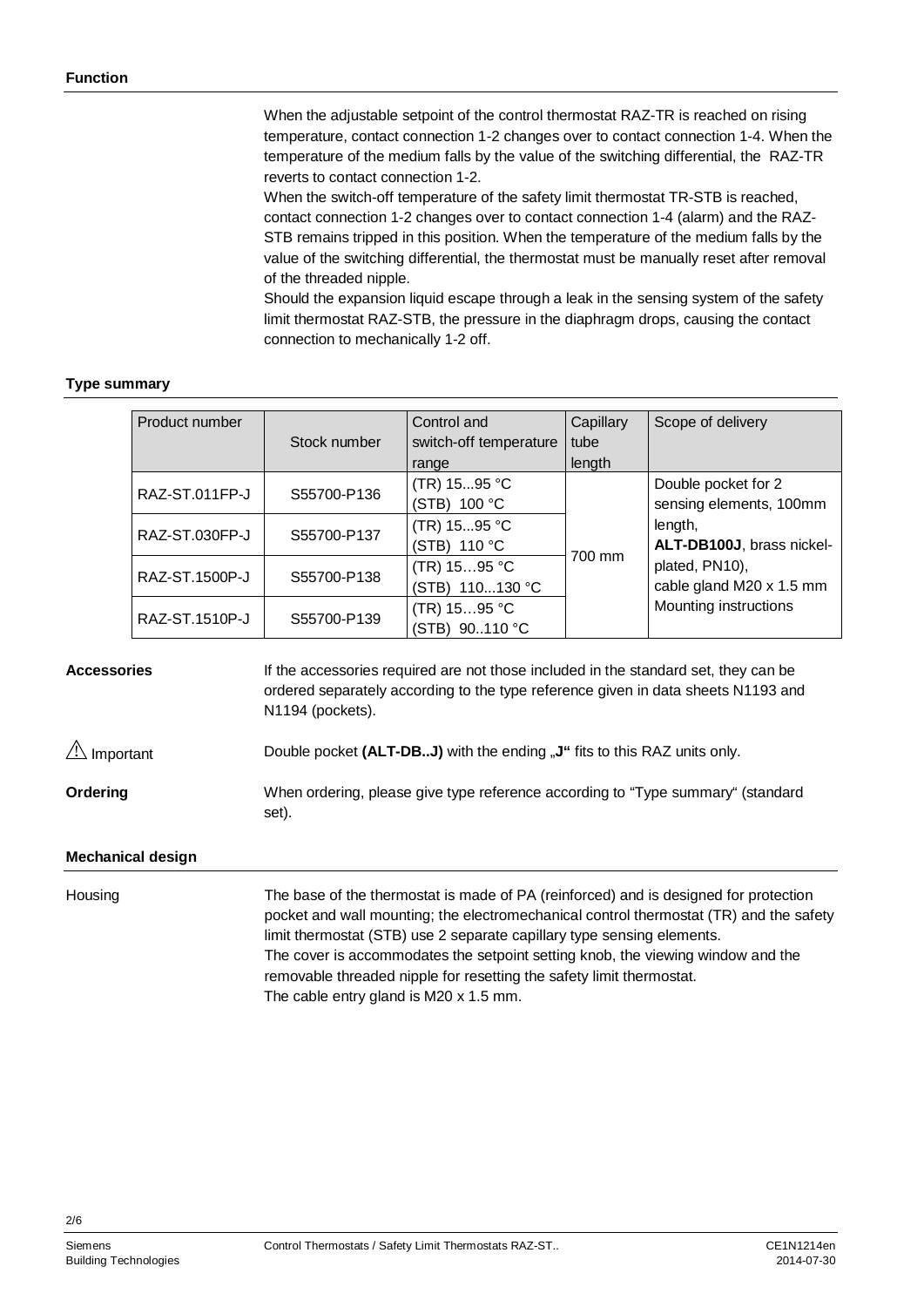| Mounting aid                                           | Installation Instructions are enclosed in the package.                                                                                                                                                                                                                                                                                                                                                                                              |  |  |
|--------------------------------------------------------|-----------------------------------------------------------------------------------------------------------------------------------------------------------------------------------------------------------------------------------------------------------------------------------------------------------------------------------------------------------------------------------------------------------------------------------------------------|--|--|
| Mounting location                                      | It must be ensured that there is sufficient clearance above the thermostat for seeing<br>through the viewing window, for adjusting the setpoint and the switch-off temperature<br>and for removing and replacing the thermostat, if required.                                                                                                                                                                                                       |  |  |
| Pocket mounting<br>$\sqrt{!}$ Important                | Mount the pocket and adjust the hexagon as required. Immerse the capillary sensing<br>element in the pocket and secure the base to the pocket by means of the screw.<br>Double pocket (ALT-DBJ) with the ending "J" fits to this RAZ units only.                                                                                                                                                                                                    |  |  |
| Wall mounting with<br>sensing element in the<br>pocket | To prepare for wall mounting, knock out the fixing holes in the housing and pull out the<br>capillary tube until the required length is reached. After immersing the capillary sensing<br>elements in the pocket, secure them with a clamp (mounting accessories).                                                                                                                                                                                  |  |  |
| $\sqrt{2}$ Temperature setting                         | The switch-off temperature (e.g. 110130 $^{\circ}$ C) must be adjusted only by qualified<br>personnel.                                                                                                                                                                                                                                                                                                                                              |  |  |
| $\sqrt{N}$ Wiring                                      | The appliance must be wired by the installer only.<br>The cables used must meet the insulation requirements for mains voltage.<br>Wire the thermostat according to the connection diagram and in compliance with local<br>regulations.<br>In case of rupture of the capillary tube, contact 1-2 will open (fail-safe function). In this<br>state, contact 1-2 will remain open and, for this reason may not be used as part of the<br>safety chain. |  |  |
| / Max. AC 250 V                                        | Caution: prior to opening the housing, disconnect the thermostat from the mains supply.                                                                                                                                                                                                                                                                                                                                                             |  |  |
|                                                        | Earth connections must be made in compliance with the regulations.                                                                                                                                                                                                                                                                                                                                                                                  |  |  |
| <b>Disposal</b>                                        |                                                                                                                                                                                                                                                                                                                                                                                                                                                     |  |  |
|                                                        | The devices are considered electronics devices for disposal in terms of European<br>Directive 2012/19/EU and may not be disposed of as domestic waste.                                                                                                                                                                                                                                                                                              |  |  |

- Dispose of the device via the channels provided for this purpose.
- Comply with all local and currently applicable laws and regulations.

3/6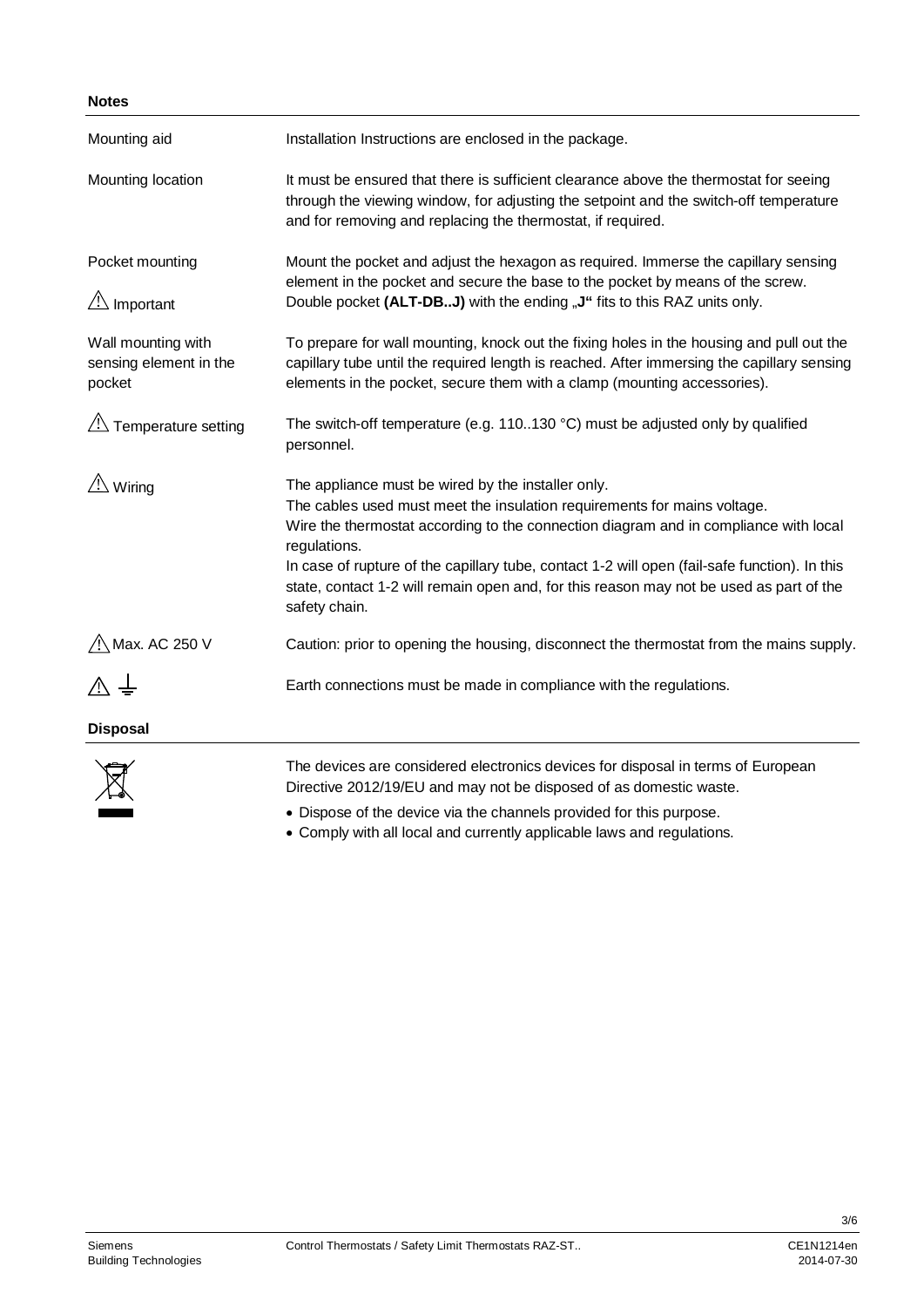#### **Technical data**

| Switching mechanism<br>of TR and STB | Switching capacity TR<br>Nominal voltage<br>Nominal current $I(I_M)$<br>contact connection 1-2<br>contact connection 1-4 | AC 24250 V<br>$0.116(2.5)$ A<br>$0.16(2.5)$ A                                                                                      |
|--------------------------------------|--------------------------------------------------------------------------------------------------------------------------|------------------------------------------------------------------------------------------------------------------------------------|
|                                      | Switching capacity STB<br>Nominal voltage range<br>Nominal current range $I(I_M)$                                        | AC 24250 V                                                                                                                         |
|                                      | contact connection 1-2<br>contact connection 1-4                                                                         | $0.116(2.5)$ A<br>0.12 (0.4) A (e.g. alarm contact)                                                                                |
|                                      | <b>External fuse</b>                                                                                                     | 16 A                                                                                                                               |
|                                      | <b>TR</b><br>Life expectancy at nominal rating<br><b>STB</b>                                                             | min. 250 000 switching cycles<br>min. 300 switching cycles                                                                         |
|                                      | Estimated value for $B_{10d}$ (STB)                                                                                      | $B_{10d} = 250'000$ (DIN EN ISO<br>13849-1)                                                                                        |
|                                      | Safety class                                                                                                             | I to EN 60 730                                                                                                                     |
|                                      | Degree of protection                                                                                                     | IP 40 to EN 60 529                                                                                                                 |
| <b>Functional data</b>               | Externally adjustable temperature TR<br>RAZ-ST.011FP-J                                                                   | 1595 $^{\circ}$ C                                                                                                                  |
|                                      | RAZ-ST.030FP-J                                                                                                           | 1595 °C                                                                                                                            |
|                                      | RAZ-ST.1500FP-J<br>RAZ-ST.1510FP-J                                                                                       | 1595 °C<br>1595 °C                                                                                                                 |
|                                      | Safety limit thermostat STB                                                                                              |                                                                                                                                    |
|                                      | Internally adjustable safety switch-off temperature<br>RAZ-ST.011F-J                                                     |                                                                                                                                    |
|                                      | RAZ-ST.030F-J<br>Internally adjustable safety switch-off                                                                 | 100 °C (fixed)<br>110 °C (fixed)                                                                                                   |
|                                      | temperature for<br>RAZ-ST.1500-J                                                                                         | 110130 °C (with tool)                                                                                                              |
|                                      | RAZ-ST.1510-J                                                                                                            | 90110 °C (with tool)                                                                                                               |
|                                      | Thermal switching differential TR<br>STB (fixed)<br>STB adjustable                                                       | 6 K (range dependent)<br>max. temperature $\pm$ 5 K                                                                                |
|                                      | Product standard                                                                                                         | max. temperature $\pm$ 5 K                                                                                                         |
| Directives and<br>Standards          |                                                                                                                          | EN 60730-x<br>DIN EN 14597 (TR1181 &<br>STB1184) <sup>1)</sup>                                                                     |
|                                      | EU Conformity (CE)                                                                                                       | CE1T1204xx <sup>1)</sup>                                                                                                           |
|                                      | Radio interference protection                                                                                            | click rate $N \le 5$ to EN 55 014                                                                                                  |
| Environmental<br>conditions          | Operation<br>Max. temperature on bulb                                                                                    | class 3K5 to IEC 60 721-3-3                                                                                                        |
|                                      | RAZ-ST.011FP-J<br>RAZ-ST.030FP-J<br>RAK-ST.1500P-J/ 1510-P-J<br>Ambient temperature at the housing                       | max. switch-off temperature + 25 K<br>max. switch-off temperature + 25 K<br>max. switch-off temperature + 25 K<br>max. 80 °C (T80) |
|                                      | Humidity<br>Mechanism                                                                                                    | < 95 % r.h.<br>class 3M2 to IEC 60 721-3-3                                                                                         |
|                                      | Storage and transport                                                                                                    | class 2K3 to IEC 60 721-3-2                                                                                                        |
|                                      | Ambient temperature                                                                                                      | $-25+70 °C$                                                                                                                        |
|                                      | Humidity                                                                                                                 | $<$ 95 % r.h.                                                                                                                      |
|                                      | Max. temperature socket                                                                                                  | 125 °C                                                                                                                             |
|                                      | Degree of pollution                                                                                                      | normal to EN 60 730                                                                                                                |
|                                      | Controlled medium                                                                                                        | Water, oil and air                                                                                                                 |
|                                      | Influence of the ambient temperature on TR                                                                               | -0.18 °C/°C                                                                                                                        |
|                                      | Ambient temperature compensation<br>for switching mechanism and capillary tube<br>(on STB)                               |                                                                                                                                    |

4/6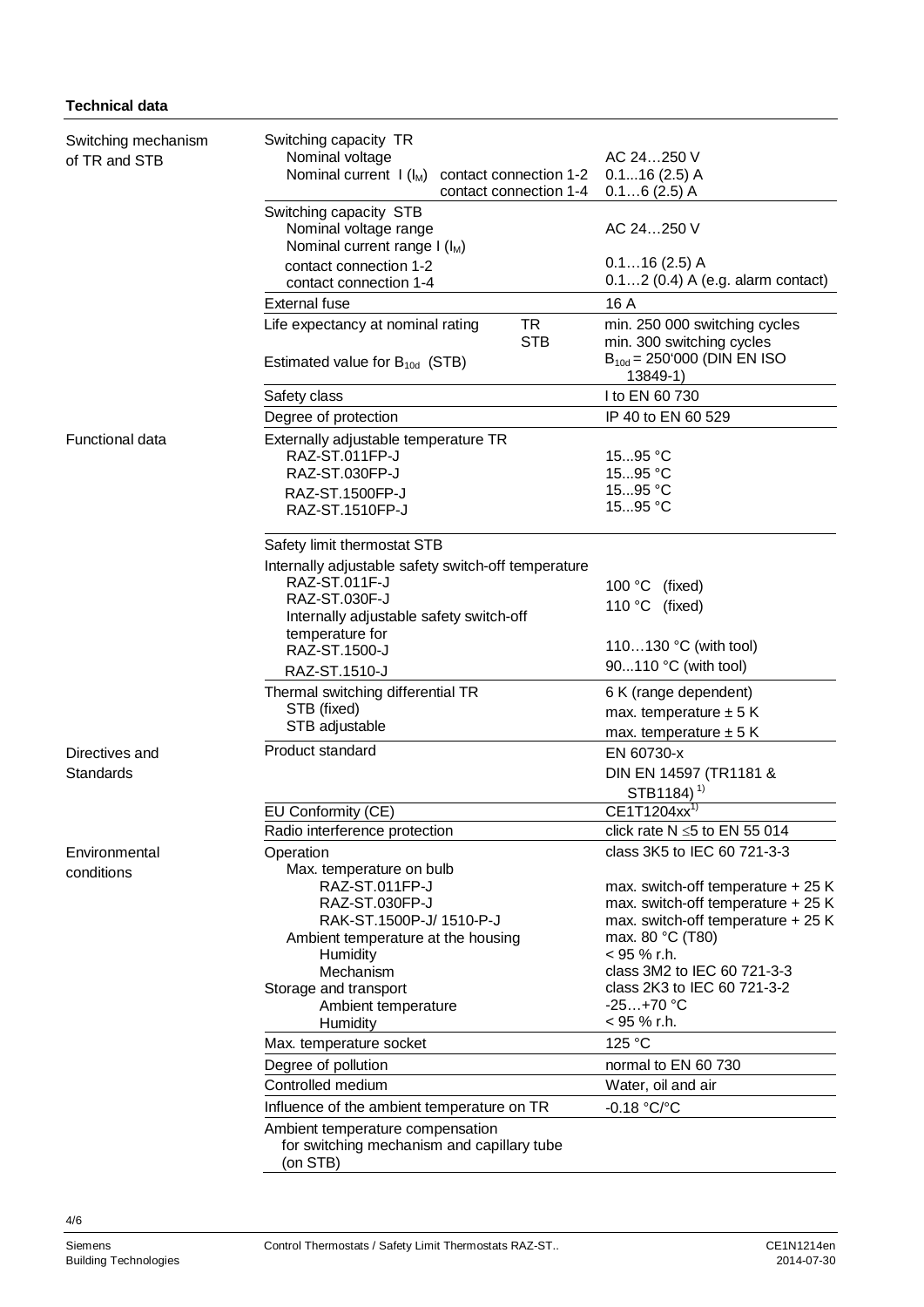| Calibration  | Manufacturing deviation TR<br><b>STB</b>                                                                            | $\pm 3 \degree C$<br>+0 / -6 °C                                                                            |  |  |
|--------------|---------------------------------------------------------------------------------------------------------------------|------------------------------------------------------------------------------------------------------------|--|--|
|              | Drift after life expectancy TR and STB                                                                              | $< \pm 5 \%$                                                                                               |  |  |
|              | Calibrated for ambient temperature at the switching<br>mechanism and capillary tube<br>22 °C to DIN 14597           |                                                                                                            |  |  |
|              | Time constant in: water<br>oil<br>air                                                                               | $<$ 45 s to DIN 14597<br><60 s to DIN 14597<br><120 s to DIN 14597                                         |  |  |
| Connections  | Electrical connections                                                                                              | Push-in <sup>2)</sup> terminals for wires<br>$6 \times 0.752.5$ mm <sup>2</sup>                            |  |  |
|              | Earth connection                                                                                                    | Push-in <sup>2)</sup> terminals for wires<br>2 x 0.752.5 mm <sup>2</sup>                                   |  |  |
|              | Cable entry gland<br>External wiring flexible cord                                                                  | M20 x 1.5 mm<br>Type M attachment (designed to<br>be connected with prepared<br>conductors, e.g. ferrules) |  |  |
| General data | Housing colors                                                                                                      | base RAL 7001 (dark-grey)<br>cover RAL 7035 (light-grey)                                                   |  |  |
|              | Dim. of sensing elements TR and STB fixed<br>STB adjustable<br>Capillary length<br>Min. bending radius of capillary | 6.5 mm dia, x 85 mm<br>6.5 mm dia, x 76 mm<br>700 mm<br>$R$ min. $=$ 5 mm                                  |  |  |
|              | Construction<br>Carrier of switching mechanism<br>Capillary tubes and sensing elements<br>Diaphragms                | plastic<br>copper<br>stainless steel                                                                       |  |  |
|              | Weight of standard set                                                                                              | $0.53$ kg                                                                                                  |  |  |
|              | 1) The documents can be downloaded from http://siemens.com/bt/download.                                             |                                                                                                            |  |  |
|              | 2) "Push-in" is a patented connection technique developed by Weidmüller, Germany's leading manufacturer of          |                                                                                                            |  |  |

electrical connection technology

**Connection diagram** 

TR/STB: Contact 1-2 closed = Normal mode



TR/STB: Contact 1-4 closed = Switch-off temperature